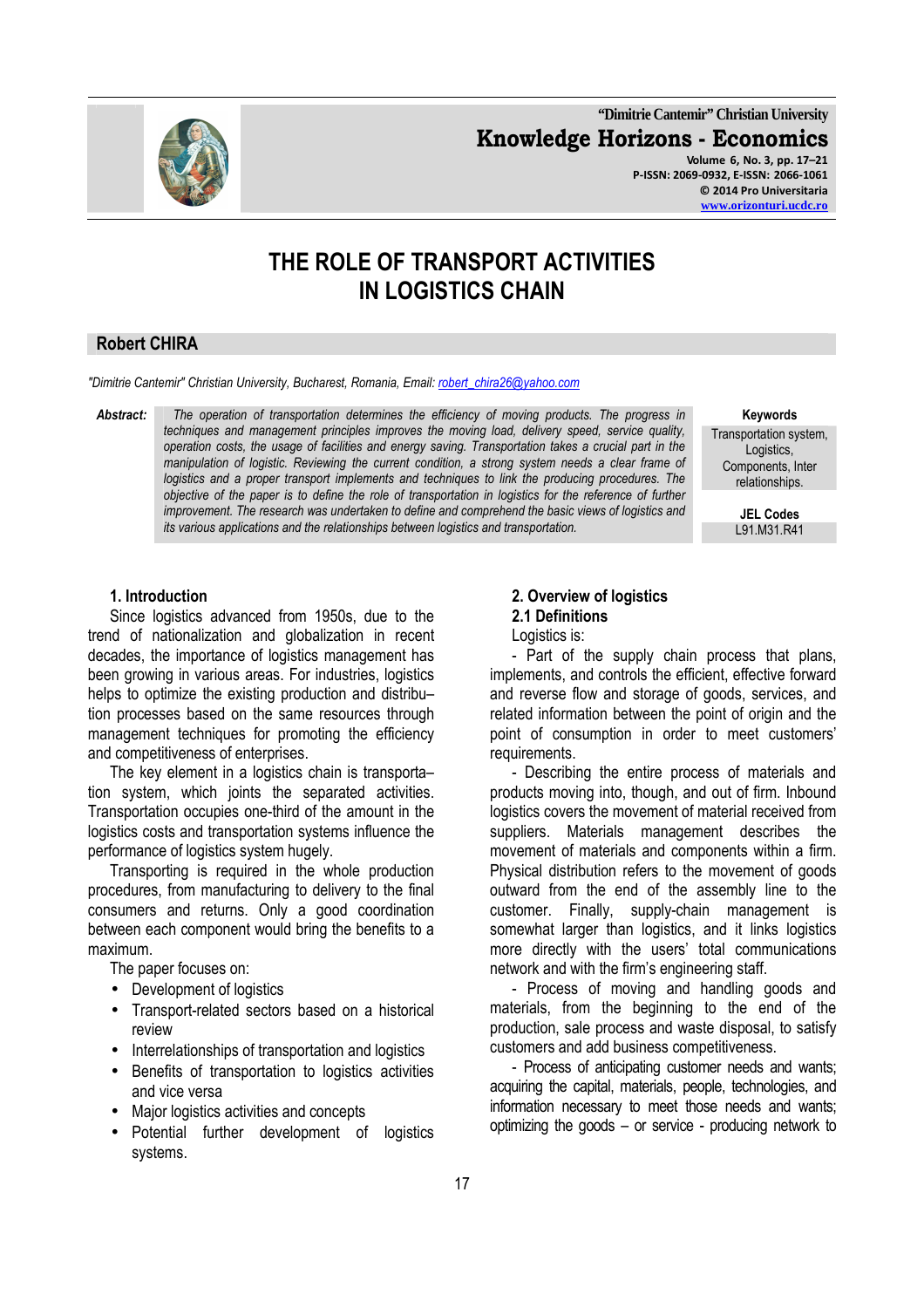fulfill customer requests; and utilizing the network to fulfill customer requests in a timely way.

- Customer-oriented operation management.

#### **2.2 Components of Logistics System**

The closely linked components of the logistics system are:

- 1. Logistics services;
- 2. Information systems;

#### 3. Infrastructure/resources

Logistics services support the movement of materials and products from inputs through production to consumers, as well as associated waste disposal and reverse flows. They include activities undertaken in-house by the users of the services (e.g. storage or inventory control at a manufacturer's plant) and the operations of external service providers.



Figure 1. Overview of Logistics System

They comprise physical and non-physical activities (e.g. transport, storage and supply chain design, selection of contractors, freightage negotiations respecttively). Most activities of logistics services are bidirection.

Information systems include modeling and management of decision making, and more important issues are tracking and tracing. It provides essential data and consultation in each step of the interaction among logistics services and the target stations.

Infrastructure comprises human resources, financial resources, packaging materials, warehouses, transport and communications. Most fixed capital is for building those infrastructures. They are concrete foundations and basements within logistics systems.

#### **2.3 History and Advancement of Logistics**

The probable origin of the term logistic is the Greek "logistikos", meaning 'skilled in calculating'. It was initially developed in the context of military activities in the late  $18<sup>th</sup>$  and early  $19<sup>th</sup>$  centuries and it launched from the military logistics of World War II. It was initially a military activity concerned with getting soldiers and munitions to the battlefront in time for flight.

Military typically incorporate the supply, movement and quartering of troops in a set.

The main background of its development is that the recession of America in the 1950s caused the industrial to place importance on goods circulations. Now it is seen as an integral part of the modern production process.

Business logistics was not an academic subject until the 1960s. A key element of logistics, the trade-off between transport and inventory costs, was formally recognized in economics at least as early as the mid-1880s. Based on the American experience, the development of logistics could be divided into four periods, which are represented as Figure 2.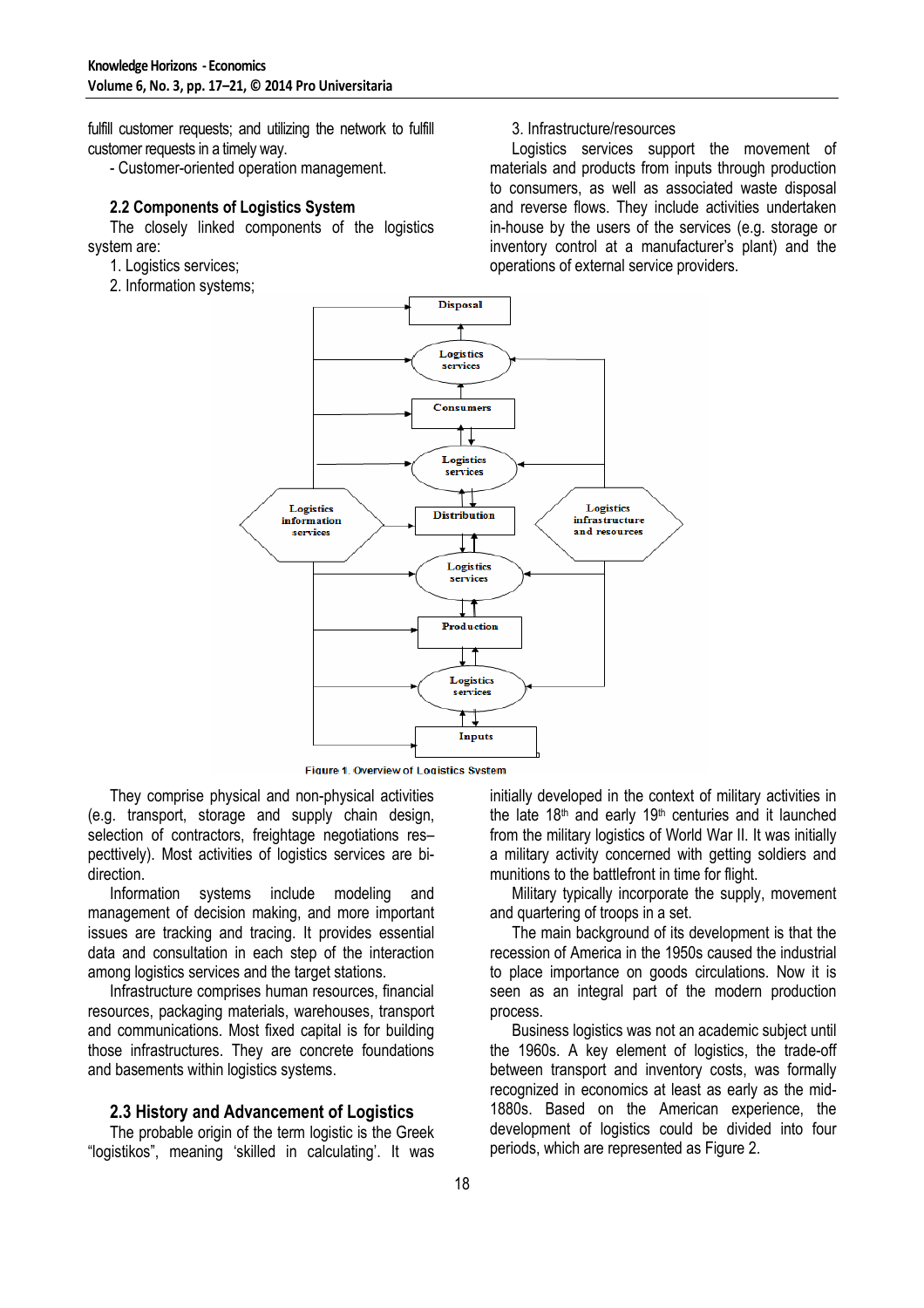| <b>Dormant</b> |       | <b>Development</b> |       | Take-off | <b>Logistics Alliance</b>                          |
|----------------|-------|--------------------|-------|----------|----------------------------------------------------|
| years          | years |                    |       |          | <b>Logistics Globalisation</b><br><b>Logistics</b> |
| 1950s          | 1960s | 1970s              | 1980s | 1990s    | 21st Century                                       |
|                |       |                    |       |          |                                                    |

Figure 2. Logistics historical development

Before the 1950s, logistics was under the dormant condition. Production was the main part of the managers concerned, and industry logistics was once regarded as "necessary evil" in this period. During the 1950s to and 1960s, applying new ideas of administration on business was a tendency.

Due to petroleum price rise in 1973, the effects of logistics activities on enterprises grew. Slow growth of market, pressure of high stagflation, release of transportation control, and competitions of the third world on products and materials all increased the significance of logistics system on planning and business at that time.

The further tendency of logistics in the early 21<sup>st</sup> century is logistics alliance, Third Party Logistics (TPL) and globalized logistics. Logistics circulation is an essential of business activities and sustaining competitiveness, however, to conduct and manage a large company is cost consuming and not economic. Therefore, alliance of international industries could save working costs and cooperation with TPL could specialize in logistics area.

**Inventory**

### **3. Interrelationship between transportation and logistics**

Without well-developed transportation systems, logistics could not bring its advantages into full play. A good transport system in logistics activities could provide better logistics efficiency, reduce operation cost, and promote service quality. The improvement of transportation systems needs the effort from both public and private sectors. A well – operated logistics system could increase both the competitiveness of the government and enterprises.

### *3.1. Transport Costs and Goods Characters in Logistics*

Transport system is the most important economic activity among the components of business logistics systems. Around one third to two thirds of the expenses of enterprises' logistics costs are spent on transportation.

According to the investigations, the cost of transportation, on average, accounted for 6.5% of market revenue.



**Management** 3. Cost ratio of logistics items *Move* Pack-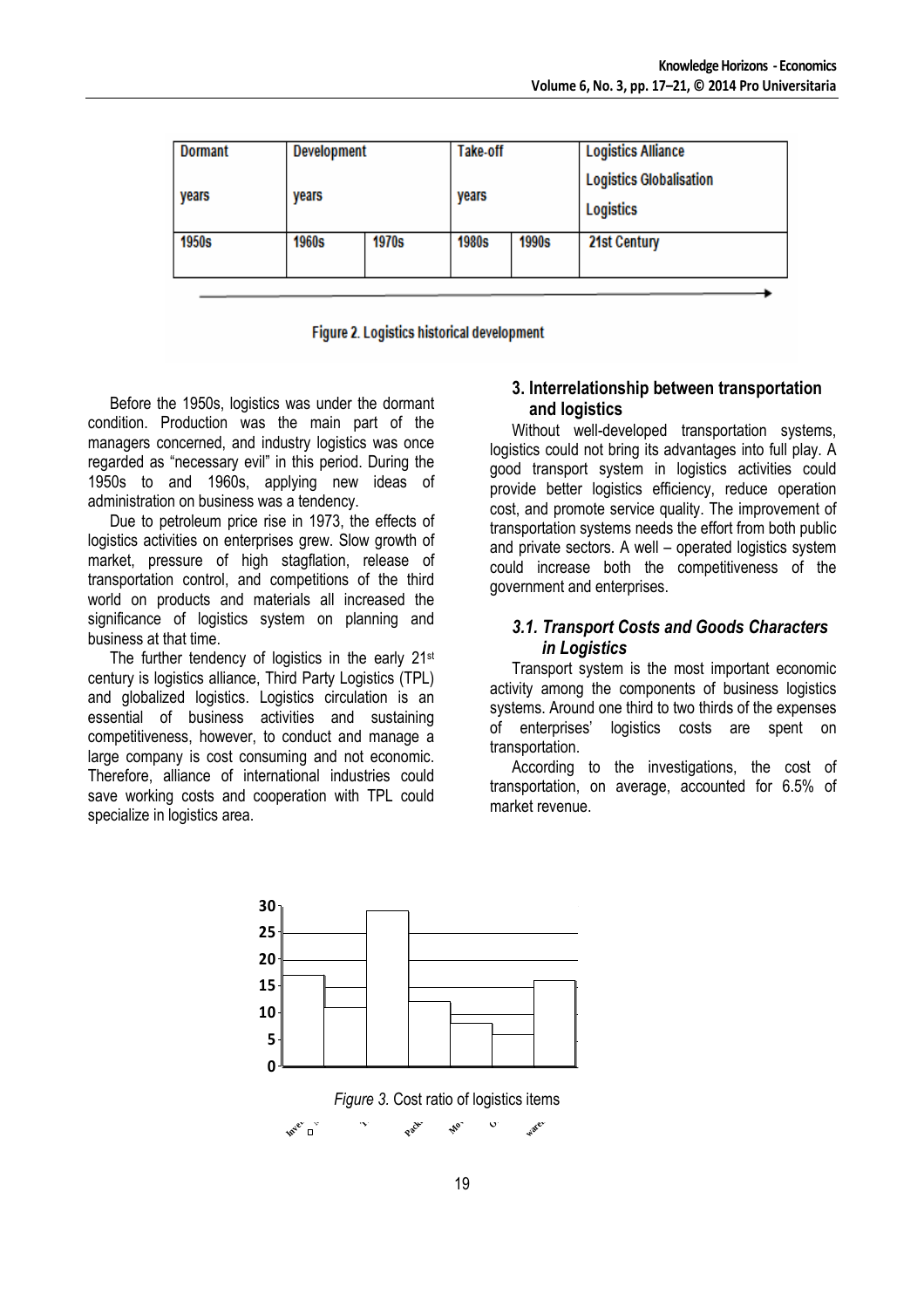This analysis shows transportation is the highest cost, which occupies 29% (one-third) of logistics costs, and then in order by inventory (17%), warehousing cost (16%), packing cost (12%), management cost (11%), movement cost (8%) and ordering cost (6%). The transportation cost here includes the means of transportation, corridors, containers, pallets, terminals, labors, and time. This figure signifies the cost structure of logistics systems and the importance order in improvement processing. The improvement of the item of higher operation costs can get better effects. Hence, logistics managers must comprehend transport system operation thoroughly.

Transport system makes goods and products movable and provides timely and regional efficacy to promote value-added under the least cost principle. Transport affects the results of logistics activities and, of course, it influences production and sale. In the logistics system, transportation cost could be regarded as a restriction of the objective market. Value of transportation varies with different industries. For those products with small volume, low weight and high value, transportation cost simply occupies a very small part of sale and is less regarded; for those big, heavy and lowvalued products, transportation occupies a very big part of sale and affects profits more, and therefore it is more regarded.

### *3.2. The Effects of Transportation on Logistics Activities*

Transportation plays a connective role among the several steps that result in the conversion of resources into useful goods in the name of the ultimate consumer. It is the planning of all these functions and subfunctions into a system of goods movement in order to minimize cost maximize service to the customers that constitutes the concept of business logistics. The system, once put in place, must be effectively managed.

Traditionally these steps involved separate companies for production, storage, transportation, wholesaling, and retail sale, however basically, production/manufacturing plants, warehousing services, merchandising establishments are all about doing transportation. Production or manufacturing plants required the assembly of materials, components, and supplies, with or without storage, processing and material handling within the plant and plant inventory.

Warehousing services between plants and marketing outlets involved separate transport. Merchandising establishments completed the chain with delivery to the consumers. The manufacturers limited themselves to the production of goods, leaving marketing and distribution to other firms. Warehousing and storage can be considered in terms of services for the production process and for product distribution. There have been major changes in the number and location of facilities with the closure of many single user warehouses and an expansion of consolidation facilities and distribution centers.

These developments reflect factors such as better transport services and pressures to improve logistics performance.

### *3.3 The Role of Transportation in Service Quality*

The role that transportation plays in logistics system is more complex than carrying goods for the proprietors. Its complexity can take effect only through highly quality management. By means of well - handled transport system, goods could be sent to the right place at right time in order to satisfy customers' demands. It brings efficacy, and also it builds a bridge between producers and consumers. Therefore, transportation is the base of efficiency and economy in business logistics and expands other functions of logistics system. In addition, a good transport system performing in logistics activities brings benefits not only to service quality but also to company competitiveness.

## **4. Discussions and Conclusions**  *4.1. Discussions*

Integration of logistics and e-business is the future trend. In order to get more advantageous position and build a complementary and dependent relationship, networking industries, such as Yahoo and e-Bay, usually cooperate with logistics industries. The integration could reduce the middle-level procedures. The producers could immediately give the products over to the terminal customers. This could reduce expenses and also administer sources more efficiently.

Companies do not have to take the costs of inventory and warehouse, and therefore they become modernized industries of low cost, more efficiency and division of specialty. For example, customers could get ordered goods from convenience stores.

Through e-logistics, the competition condition of industries could be promoted in knowledge economics. The integration and promotion of business activities have to involve transportation systems at various stages. The integration of various applications brings the convenience through promoting the system of information flow and business operations. Customers and firms could make business more efficient and easier through the help of e-commerce and the Internet. However physical delivery still relies on the transportation system to finish the operations. The cost